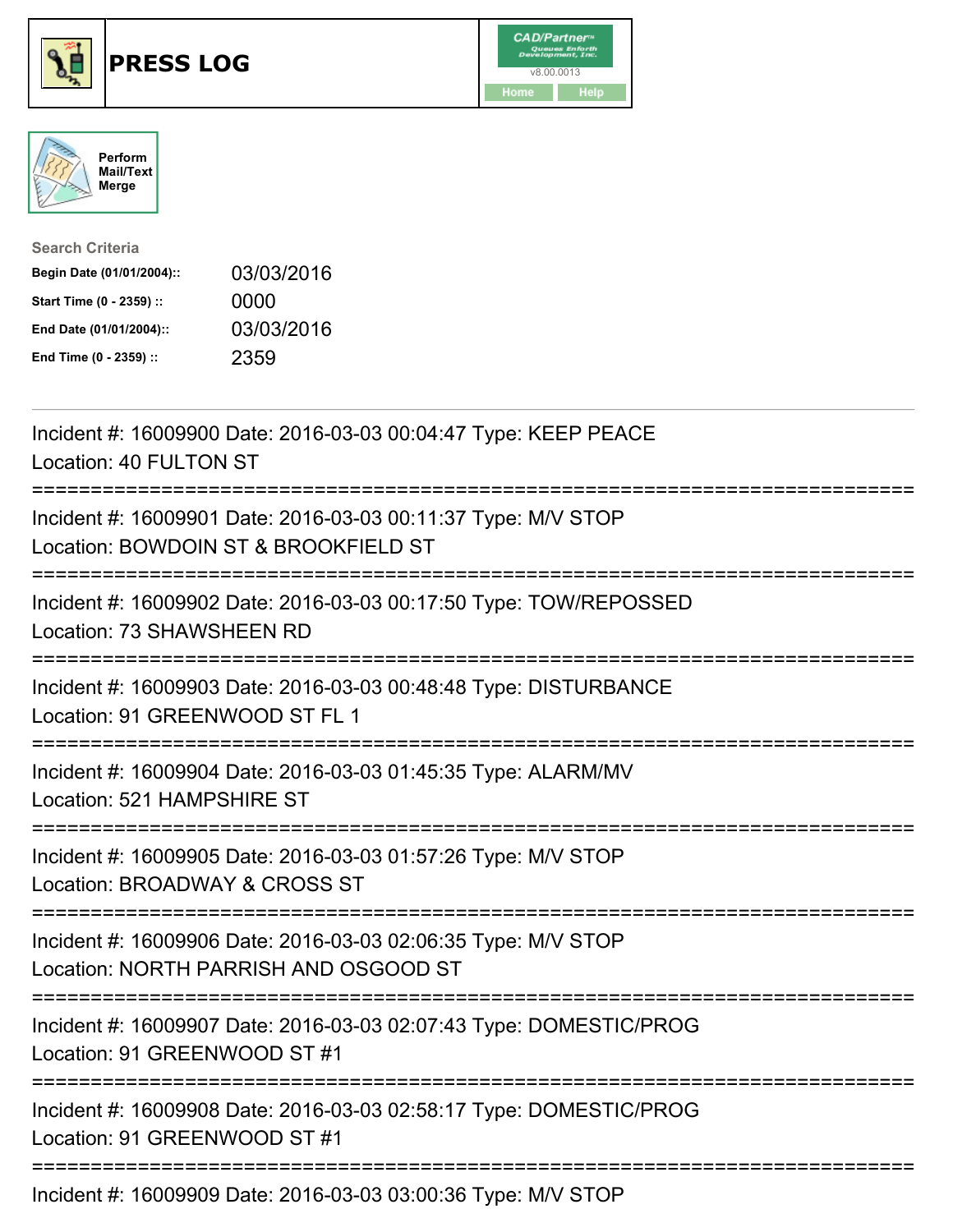| Location: MERRIMACK ST AND PARKER ST                                                                                                        |
|---------------------------------------------------------------------------------------------------------------------------------------------|
| Incident #: 16009910 Date: 2016-03-03 03:08:26 Type: M/V STOP<br>Location: METHUEN ST & MILL ST                                             |
| Incident #: 16009911 Date: 2016-03-03 03:18:09 Type: M/V STOP<br>Location: ESSEX ST & NEWBURY ST                                            |
| Incident #: 16009912 Date: 2016-03-03 06:42:37 Type: HIT & RUN M/V<br><b>Location: LAWRENCE ST</b><br>===================================== |
| Incident #: 16009913 Date: 2016-03-03 06:50:48 Type: M/V STOP<br>Location: S BROADWAY & S UNION ST EXT                                      |
| Incident #: 16009914 Date: 2016-03-03 06:54:38 Type: M/V STOP<br><b>Location: 75 MANCHESTER ST</b><br>:==================                   |
| Incident #: 16009915 Date: 2016-03-03 06:56:39 Type: PRISONER CHK<br>Location: 1 GENERAL ST                                                 |
| Incident #: 16009916 Date: 2016-03-03 06:58:33 Type: M/V STOP<br>Location: S BOWDOIN ST                                                     |
| Incident #: 16009917 Date: 2016-03-03 07:05:46 Type: 911 HANG UP<br>Location: 125 FARNHAM ST                                                |
| Incident #: 16009918 Date: 2016-03-03 07:25:28 Type: M/V STOP<br>Location: 110 OXFORD ST                                                    |
| Incident #: 16009919 Date: 2016-03-03 07:31:15 Type: M/V STOP<br>Location: BROADWAY & LOWELL ST                                             |
| Incident #: 16009920 Date: 2016-03-03 07:43:19 Type: ALARM/HOLD<br>Location: GLCAC / 305 ESSEX ST                                           |
| Incident #: 16009921 Date: 2016-03-03 07:49:35 Type: M/V STOP<br>Location: 1 CANAL ST                                                       |
| Incident #: 16009922 Date: 2016-03-03 07:56:23 Type: M/V STOP<br>Location: 1 MILL ST                                                        |
| Incident #: 16009923 Date: 2016-03-03 08:02:53 Type: ALARM/BURG                                                                             |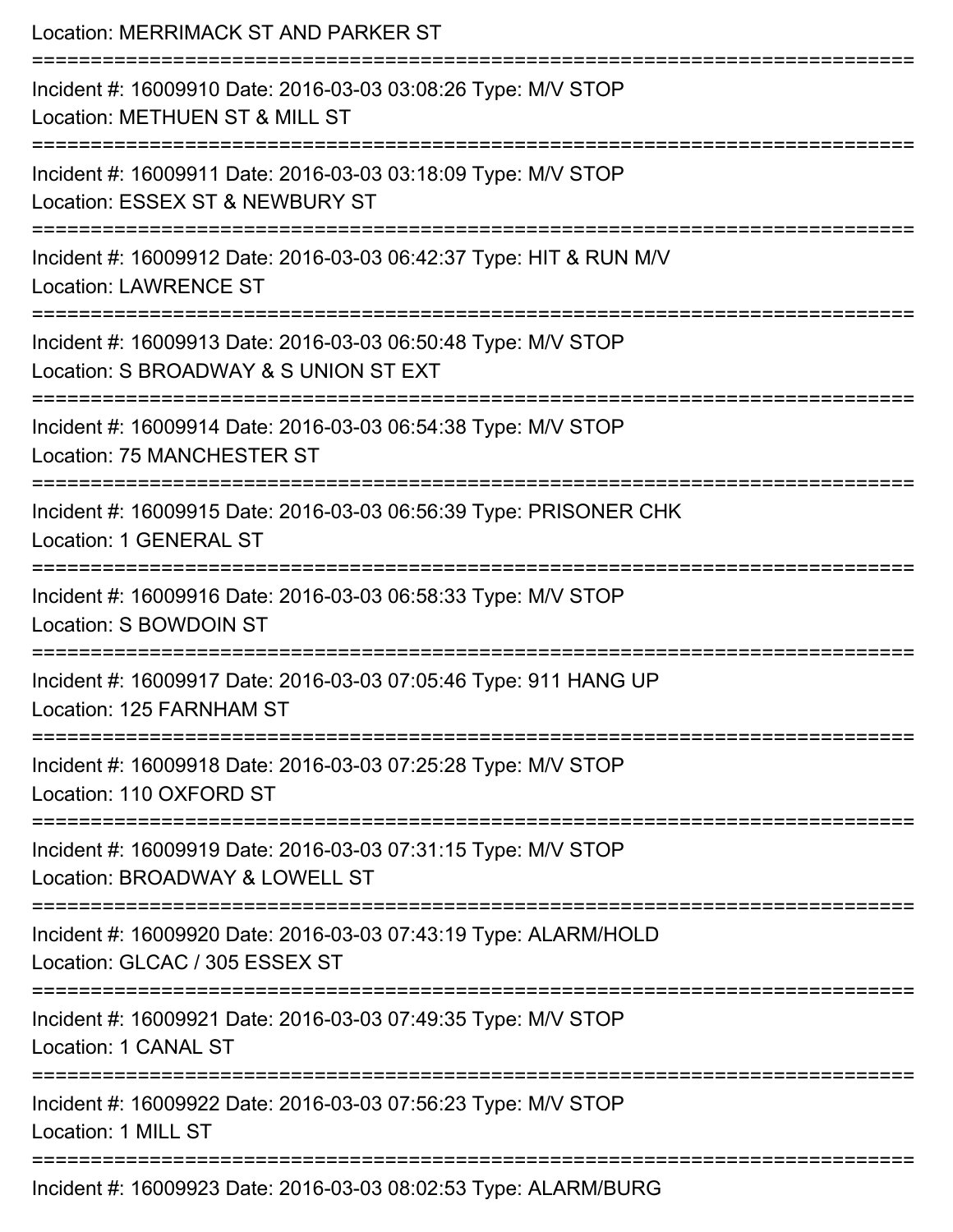| Incident #: 16009924 Date: 2016-03-03 08:08:26 Type: CLOSE STREET<br>Location: JACKSON ST & KNOX ST                   |
|-----------------------------------------------------------------------------------------------------------------------|
| Incident #: 16009925 Date: 2016-03-03 08:11:25 Type: CLOSE STREET<br>Location: BENNINGTON ST & LAWRENCE ST            |
| Incident #: 16009926 Date: 2016-03-03 08:47:50 Type: TOW OF M/V<br>Location: LAWRENCE GENERAL HOSPITAL / 1 GENERAL ST |
| Incident #: 16009927 Date: 2016-03-03 09:11:47 Type: TOW OF M/V<br>Location: 1 GENERAL ST                             |
| Incident #: 16009928 Date: 2016-03-03 09:12:20 Type: INVESTIGATION<br>Location: ARLINGTON SCHOOL / 150 ARLINGTON ST   |
| Incident #: 16009929 Date: 2016-03-03 09:32:06 Type: M/V STOP<br>Location: 120 HAVERHILL ST                           |
| Incident #: 16009930 Date: 2016-03-03 09:35:41 Type: PARK & WALK<br>Location: BRADFORD ST & BROADWAY                  |
| Incident #: 16009933 Date: 2016-03-03 09:44:34 Type: LARCENY/PAST<br>Location: 224 BROADWAY                           |
| Incident #: 16009931 Date: 2016-03-03 09:50:40 Type: M/V STOP<br>Location: AMESBURY ST & LOWELL ST                    |
| Incident #: 16009932 Date: 2016-03-03 09:53:54 Type: GENERAL SERV<br>Location: 15 UNION ST                            |
| Incident #: 16009934 Date: 2016-03-03 10:01:58 Type: ANIMAL COMPL<br>Location: 16 MT VERNON CIR                       |
| Incident #: 16009935 Date: 2016-03-03 10:06:58 Type: MAL DAMAGE<br>Location: 276 S BROADWAY                           |
| Incident #: 16009936 Date: 2016-03-03 10:17:13 Type: M/V STOP<br>Location: 264 ESSEX ST                               |
| Incident #: 16009937 Date: 2016-03-03 10:20:37 Type: RECOV/STOL/MV                                                    |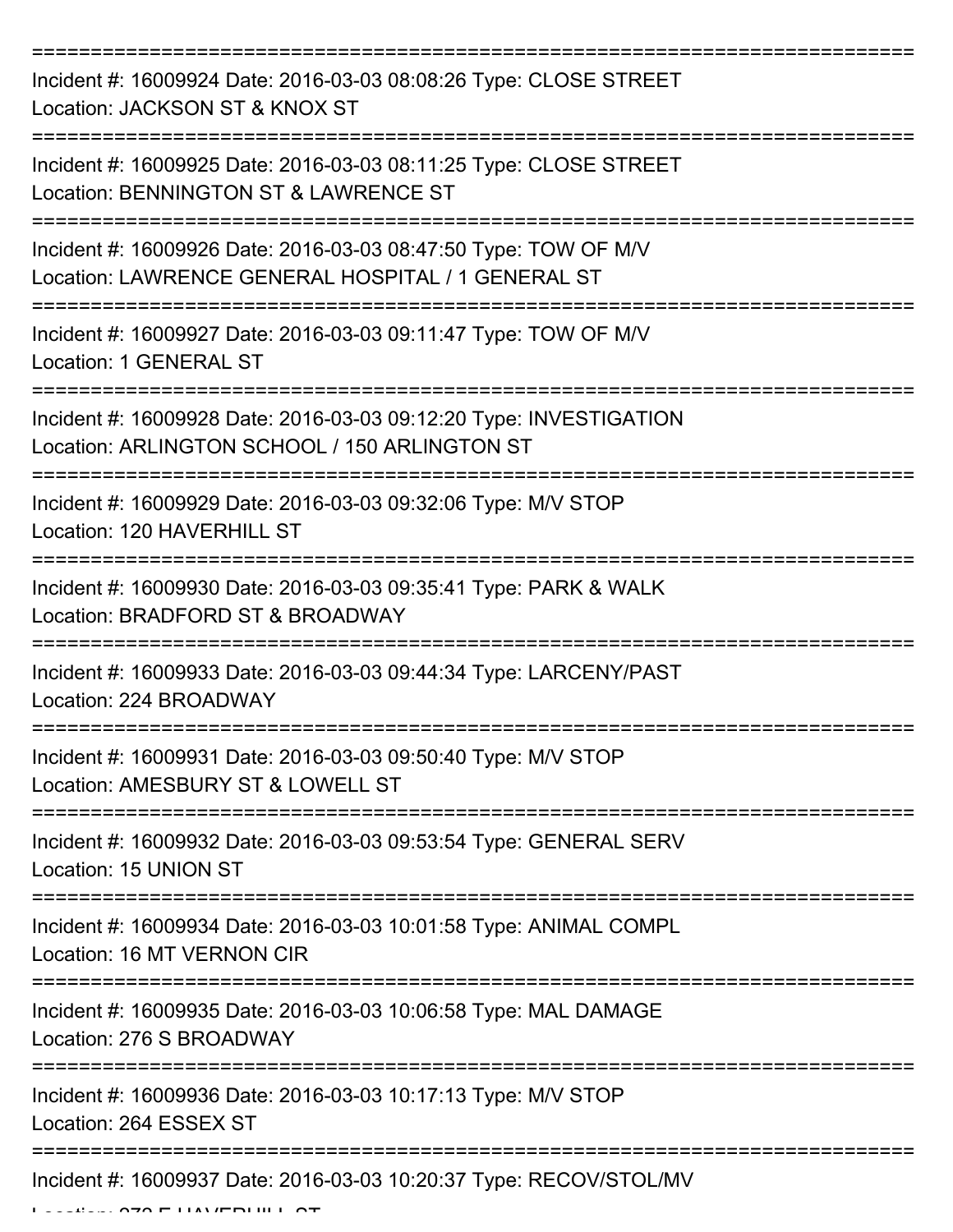| Incident #: 16009938 Date: 2016-03-03 10:24:26 Type: TOW OF M/V<br>Location: 57 SALEM ST                              |
|-----------------------------------------------------------------------------------------------------------------------|
| Incident #: 16009939 Date: 2016-03-03 10:26:43 Type: CK WELL BEING<br>Location: 16 BEACON ST #5                       |
| Incident #: 16009940 Date: 2016-03-03 10:30:05 Type: M/V STOP<br>Location: 280 S UNION ST                             |
| Incident #: 16009941 Date: 2016-03-03 10:34:42 Type: PARK & WALK<br>Location: BRADFORD ST & BROADWAY                  |
| Incident #: 16009942 Date: 2016-03-03 10:38:35 Type: SPECIAL CHECK<br>Location: LAWRENCE MEAT COMPANY / 264 LOWELL ST |
| Incident #: 16009943 Date: 2016-03-03 10:46:34 Type: M/V STOP<br>Location: MERRIMACK ST & S BROADWAY                  |
| Incident #: 16009944 Date: 2016-03-03 10:58:45 Type: M/V STOP<br>Location: 206 PHILLIPS ST                            |
| Incident #: 16009945 Date: 2016-03-03 11:00:26 Type: M/V STOP<br>Location: 50 BROADWAY                                |
| Incident #: 16009946 Date: 2016-03-03 11:01:02 Type: AUTO ACC/NO PI<br>Location: 1 GENERAL ST                         |
| Incident #: 16009947 Date: 2016-03-03 11:19:07 Type: M/V STOP<br>Location: CVS PHARMACY / 205 S BROADWAY              |
| Incident #: 16009948 Date: 2016-03-03 11:21:39 Type: M/V STOP<br>Location: ANDOVER ST & S BROADWAY                    |
| Incident #: 16009949 Date: 2016-03-03 11:24:24 Type: M/V STOP<br>Location: 200 COMMON ST                              |
| Incident #: 16009955 Date: 2016-03-03 11:29:26 Type: KEEP PEACE<br>Location: 198 BROADWAY                             |
| Incident #: 16009950 Date: 2016-03-03 11:32:28 Type: M/V STOP                                                         |

Location: ELM ST & JACKSON ST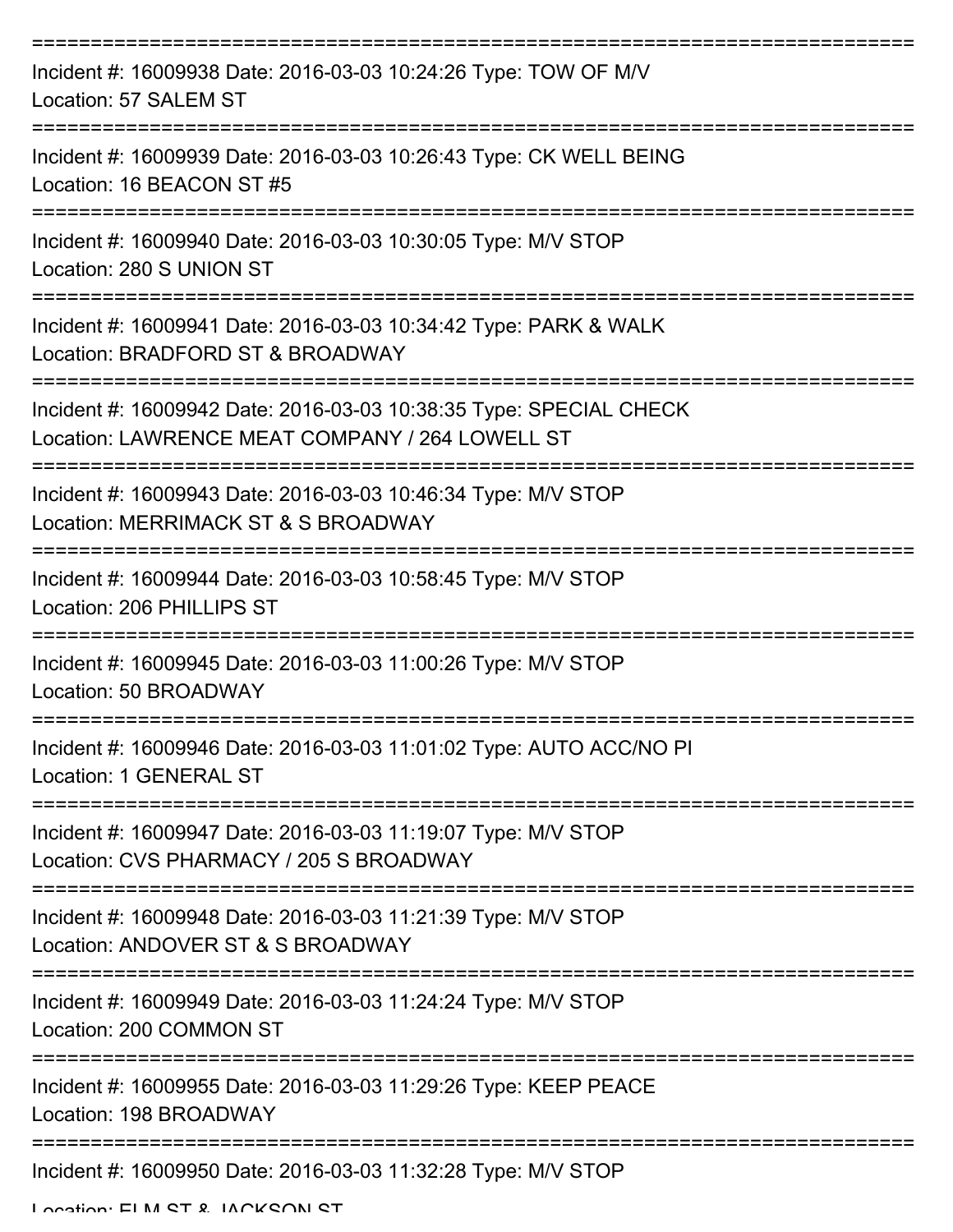| Incident #: 16009951 Date: 2016-03-03 11:32:57 Type: M/V STOP<br>Location: 172 EVERETT ST                             |
|-----------------------------------------------------------------------------------------------------------------------|
| Incident #: 16009952 Date: 2016-03-03 11:38:35 Type: M/V STOP<br>Location: POST OFFICE / 431 COMMON ST                |
| Incident #: 16009953 Date: 2016-03-03 11:41:44 Type: M/V STOP<br>Location: 418 ESSEX ST                               |
| Incident #: 16009954 Date: 2016-03-03 11:43:06 Type: M/V STOP<br>Location: 347 HAVERHILL ST                           |
| Incident #: 16009956 Date: 2016-03-03 11:45:14 Type: SPECIAL CHECK<br>Location: LAWRENCE MEAT COMPANY / 264 LOWELL ST |
| Incident #: 16009957 Date: 2016-03-03 11:47:44 Type: M/V STOP<br>Location: 118 EVERETT ST                             |
| Incident #: 16009958 Date: 2016-03-03 12:06:33 Type: M/V STOP<br>Location: BROADWAY & CONCORD ST                      |
| Incident #: 16009959 Date: 2016-03-03 12:10:26 Type: M/V STOP<br>Location: DAISY ST & HOLLY ST                        |
| Incident #: 16009960 Date: 2016-03-03 12:25:59 Type: M/V STOP<br>Location: BROADWAY & TREMONT ST                      |
| Incident #: 16009961 Date: 2016-03-03 12:29:29 Type: SUS PERS/MV<br>Location: 85 HIGH ST                              |
| Incident #: 16009962 Date: 2016-03-03 12:32:35 Type: M/V STOP<br>Location: 100 FRANKLIN ST                            |
| Incident #: 16009963 Date: 2016-03-03 12:33:36 Type: M/V STOP<br>Location: BROADWAY & CONCORD ST                      |
| Incident #: 16009964 Date: 2016-03-03 12:42:29 Type: AUTO ACC/NO PI<br>Location: GO 1 DOLLAR / 73 WINTHROP AV         |
| Incident #: 16009965 Date: 2016-03-03 12:44:35 Type: M/V STOP                                                         |

Location: 183 PARK ST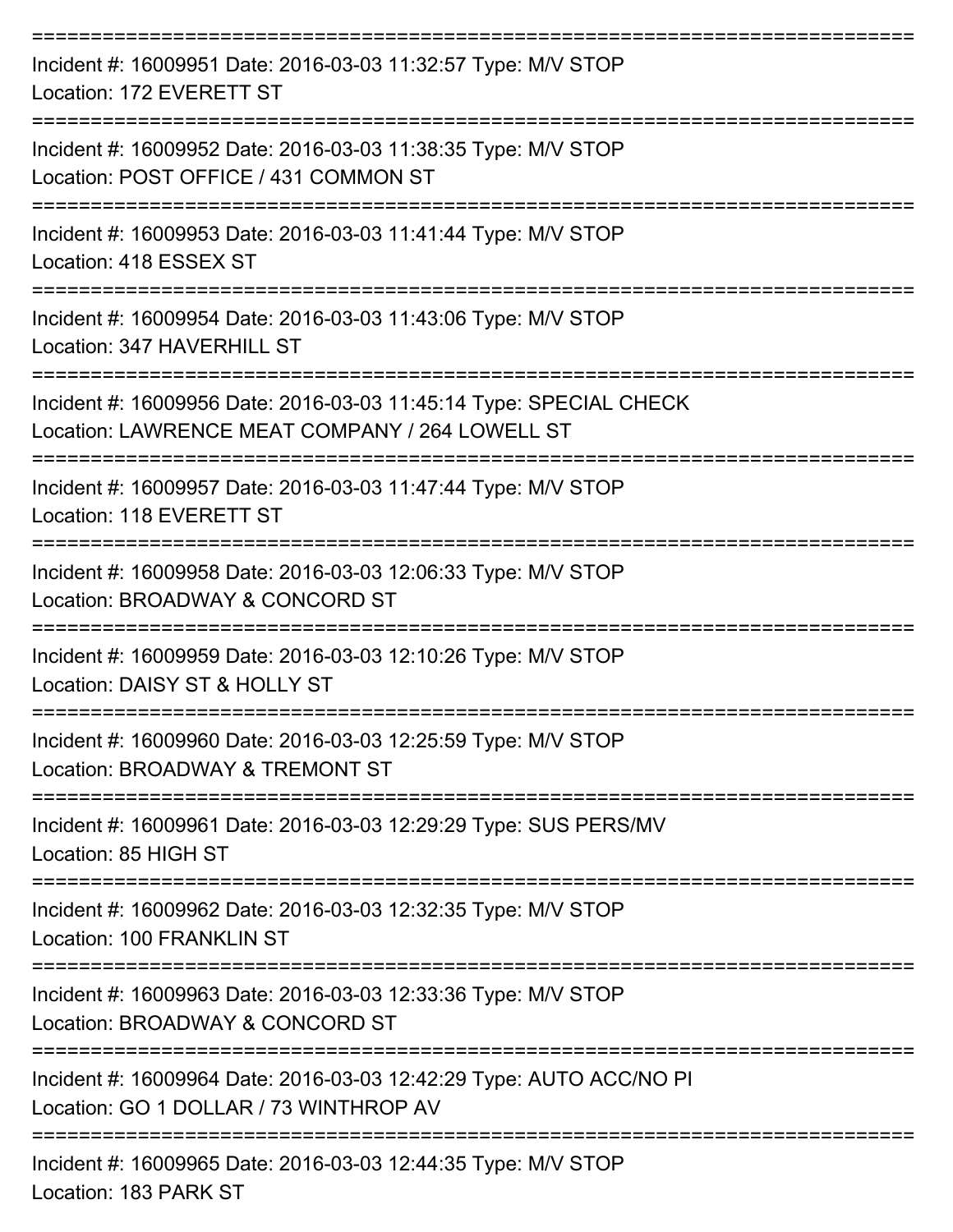| Incident #: 16009966 Date: 2016-03-03 12:53:02 Type: INVEST CONT<br>Location: WALGREENS / 135 BROADWAY               |
|----------------------------------------------------------------------------------------------------------------------|
| ======================<br>Incident #: 16009967 Date: 2016-03-03 12:53:48 Type: M/V STOP<br>Location: 100 FRANKLIN ST |
| Incident #: 16009968 Date: 2016-03-03 13:03:52 Type: TEST QED<br>Location: 100 MADISON ST                            |
| Incident #: 16009969 Date: 2016-03-03 13:12:26 Type: M/V STOP<br>Location: MYRTLE ST & MYRTLE CT                     |
| Incident #: 16009970 Date: 2016-03-03 13:13:57 Type: INVEST CONT<br>Location: 218 HIGH ST                            |
| Incident #: 16009971 Date: 2016-03-03 13:23:51 Type: M/V STOP<br>Location: BRADFORD ST & BROADWAY                    |
| Incident #: 16009972 Date: 2016-03-03 13:33:32 Type: M/V STOP<br>Location: PARKER ST & SALEM ST                      |
| Incident #: 16009973 Date: 2016-03-03 13:46:52 Type: INVEST CONT<br>Location: BROADWAY & PARK ST                     |
| Incident #: 16009974 Date: 2016-03-03 13:48:32 Type: ALARM/BURG<br>Location: GRAY RESD / 38 MAY ST                   |
| Incident #: 16009975 Date: 2016-03-03 14:00:13 Type: M/V STOP<br>Location: 117 FOSTER ST                             |
| Incident #: 16009976 Date: 2016-03-03 14:00:51 Type: LOST PROPERTY<br>Location: 17 WOODLAND CT                       |
| Incident #: 16009978 Date: 2016-03-03 14:08:42 Type: TOW OF M/V<br>Location: 150 PARK ST                             |
| Incident #: 16009977 Date: 2016-03-03 14:08:49 Type: M/V STOP<br>Location: HAMPSHIRE ST & HAVERHILL ST               |
| Incident #: 16009979 Date: 2016-03-03 14:12:05 Type: DISTURBANCE<br>Location: LAWRENCE HIGH SCHOOL / 70 N PARISH RD  |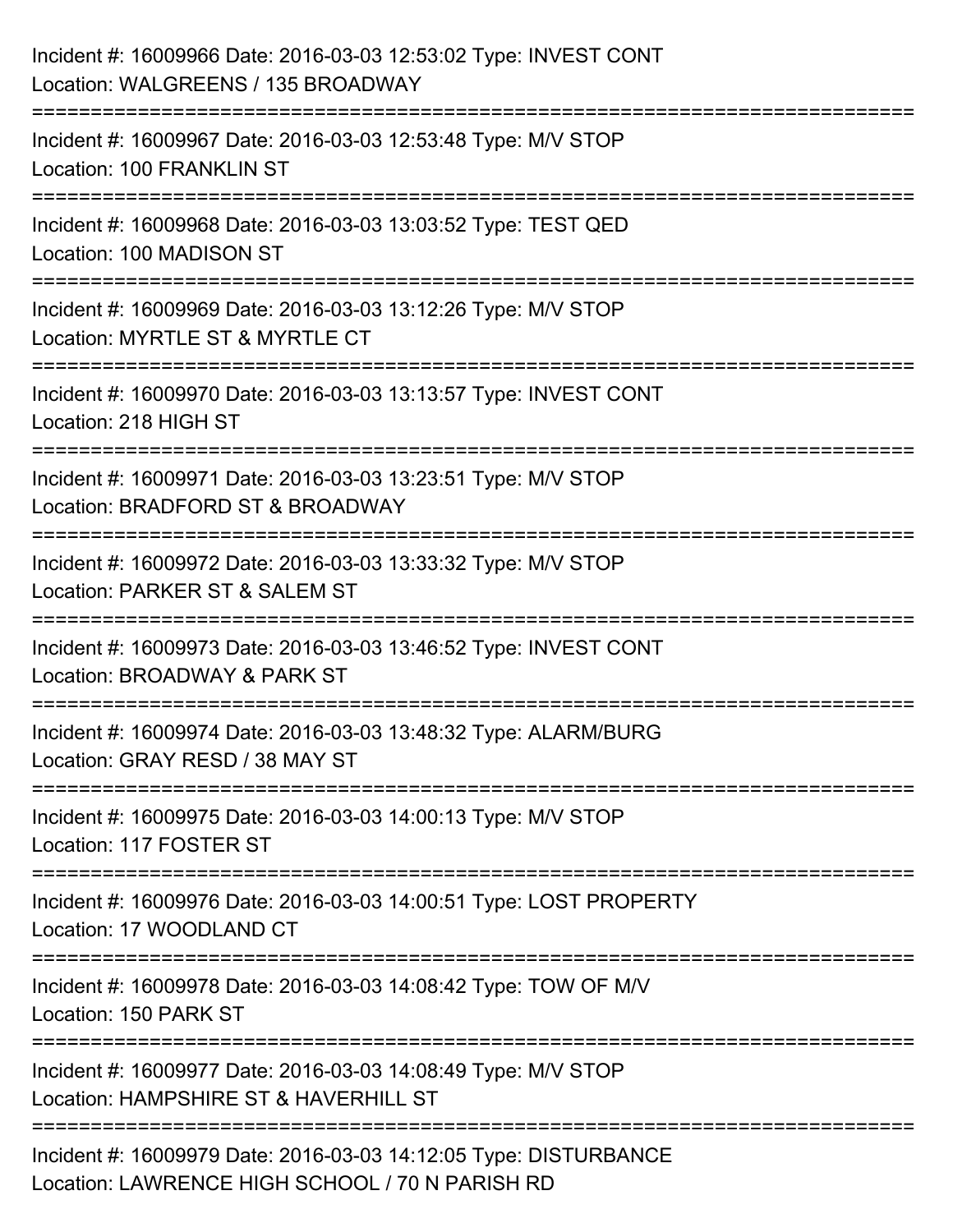| Incident #: 16009980 Date: 2016-03-03 14:18:33 Type: M/V STOP<br>Location: 83 SALEM ST                                           |
|----------------------------------------------------------------------------------------------------------------------------------|
| Incident #: 16009981 Date: 2016-03-03 14:25:27 Type: A&B PROG<br>Location: 117 NEWBURY ST                                        |
| Incident #: 16009982 Date: 2016-03-03 15:03:35 Type: MEDIC SUPPORT<br><b>Location: WEST ST</b>                                   |
| Incident #: 16009983 Date: 2016-03-03 15:08:28 Type: M/V STOP<br>Location: AMESBURY ST & ESSEX ST                                |
| Incident #: 16009984 Date: 2016-03-03 15:09:19 Type: SUS PERS/MV<br>Location: 70 MELVIN ST                                       |
| Incident #: 16009985 Date: 2016-03-03 15:10:50 Type: M/V STOP<br>Location: OSGOOD ST & SALEM ST                                  |
| Incident #: 16009986 Date: 2016-03-03 15:17:06 Type: SUS PERS/MV<br>Location: MCDONALDS / 50 BROADWAY                            |
| Incident #: 16009987 Date: 2016-03-03 15:17:25 Type: HARASSMENT<br>Location: 246 AMES ST                                         |
| Incident #: 16009988 Date: 2016-03-03 15:24:17 Type: AUTO ACC/NO PI<br>Location: 11 UNION ST                                     |
| Incident #: 16009989 Date: 2016-03-03 15:26:04 Type: KEEP PEACE<br>Location: 134 WEST ST<br>------------------------------------ |
| Incident #: 16009990 Date: 2016-03-03 15:45:19 Type: M/V STOP<br>Location: BROADWAY & LOWELL ST                                  |
| Incident #: 16009991 Date: 2016-03-03 15:47:12 Type: TOW OF M/V<br>Location: FRONT ST & S BROADWAY                               |
| Incident #: 16009992 Date: 2016-03-03 15:53:49 Type: M/V STOP<br>Location: BRADFORD ST & FRANKLIN ST                             |
| Incident #: 16009993 Date: 2016-03-03 16:02:15 Type: AUTO ACC/NO PI<br>Location: BROADWAY & ESSEX ST                             |

===========================================================================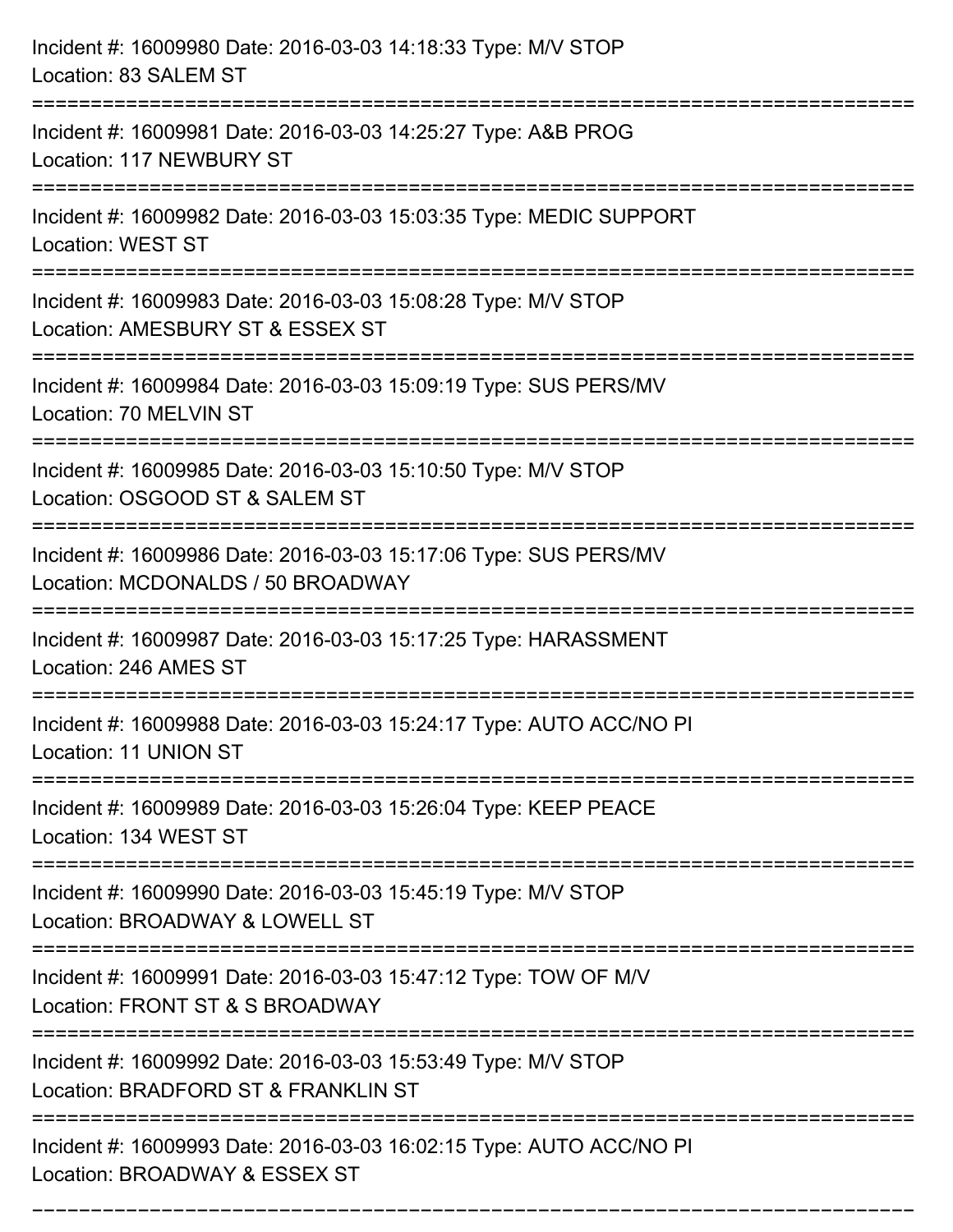| Incident #: 16009994 Date: 2016-03-03 16:04:50 Type: INVESTIGATION<br>Location: VALLEY'S TOWING / 150 MERRIMACK ST |
|--------------------------------------------------------------------------------------------------------------------|
| Incident #: 16009995 Date: 2016-03-03 16:19:50 Type: MAL DAMAGE<br>Location: 177 EXCHANGE ST                       |
| Incident #: 16009996 Date: 2016-03-03 16:49:41 Type: MEDIC SUPPORT<br>Location: 114 E HAVERHILL ST FL 1ST          |
| Incident #: 16009997 Date: 2016-03-03 16:56:16 Type: DOMESTIC/PAST<br>Location: 44 EXETER ST                       |
| Incident #: 16009998 Date: 2016-03-03 17:13:04 Type: HIT & RUN M/V<br>Location: 101 AMESBURY ST                    |
| Incident #: 16009999 Date: 2016-03-03 17:15:42 Type: MAN DOWN<br>Location: 700 ESSEX ST                            |
| Incident #: 16010000 Date: 2016-03-03 17:23:54 Type: AUTO ACC/NO PI<br>Location: FULTON ST & PROSPECT ST           |
| Incident #: 16010001 Date: 2016-03-03 17:28:20 Type: INVEST CONT<br>Location: WALGREENS / 220 S BROADWAY           |
| Incident #: 16010002 Date: 2016-03-03 17:43:24 Type: COURT DOC SERVE<br>Location: 144 S UNION ST                   |
| Incident #: 16010003 Date: 2016-03-03 17:44:47 Type: M/V STOP<br>Location: MERRIMACK ST & S BROADWAY               |
| Incident #: 16010005 Date: 2016-03-03 17:51:52 Type: GENERAL SERV<br>Location: 212 BOXFORD ST FL 2L                |
| Incident #: 16010004 Date: 2016-03-03 17:53:34 Type: FIGHT<br>Location: HAVERHILL ST & LAWRENCE ST                 |
| Incident #: 16010006 Date: 2016-03-03 18:02:15 Type: ASSIST FIRE<br>Location: 6 ALDEN CT #1                        |
| Incident #: 16010007 Date: 2016-03-03 18:18:40 Type: A&B PAST<br>Location: 81 CROSS ST #2                          |
|                                                                                                                    |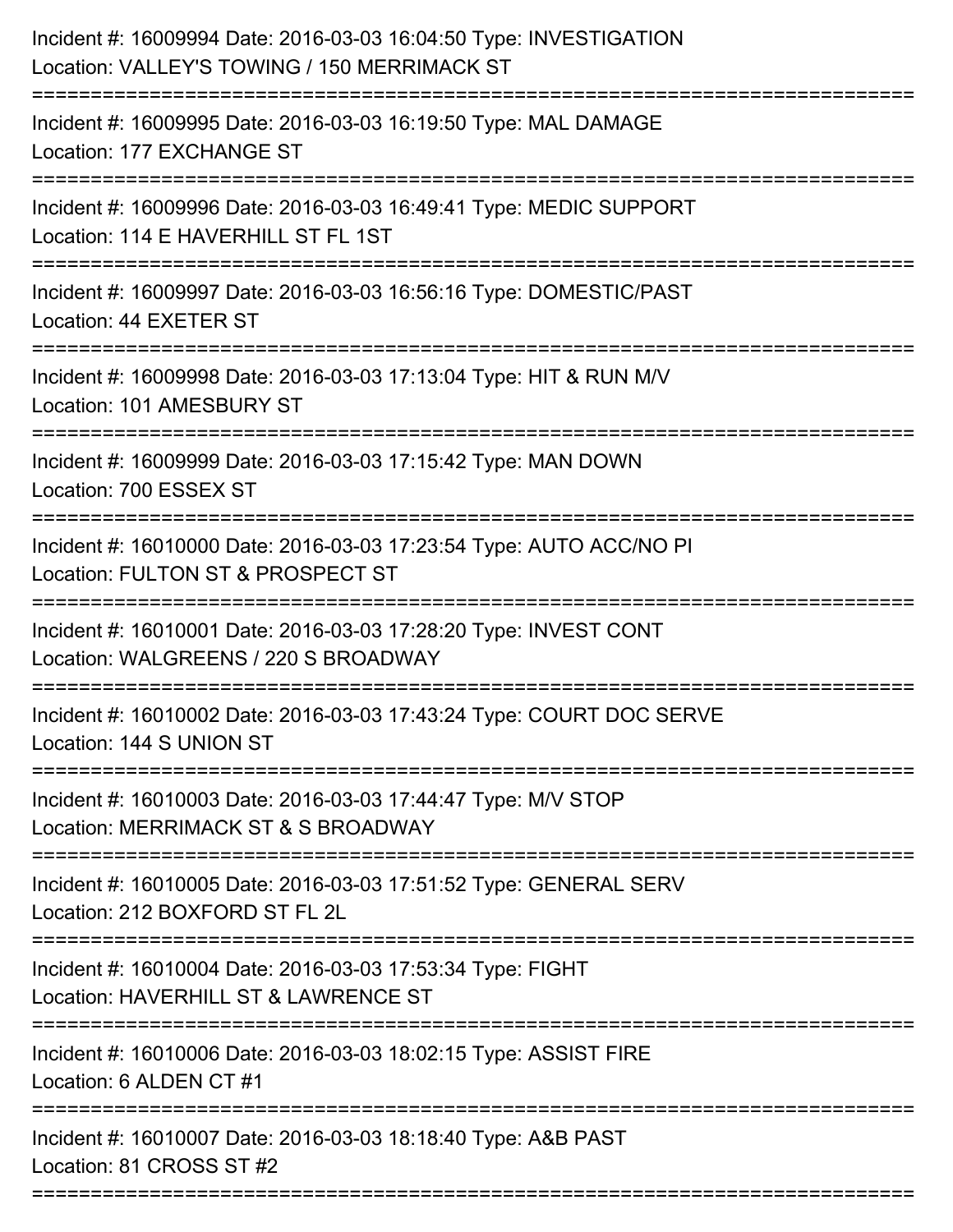Location: 23 SPRINGFIELD ST #2

| Incident #: 16010009 Date: 2016-03-03 18:59:52 Type: DISTURBANCE<br>Location: 13 MAGINNIS AV            |
|---------------------------------------------------------------------------------------------------------|
| Incident #: 16010010 Date: 2016-03-03 19:00:40 Type: RECOV/STOL/MV<br>Location: 18 CONGRESS ST          |
| Incident #: 16010011 Date: 2016-03-03 19:33:38 Type: 209A/SERVE<br>Location: 3 LEA ST                   |
| Incident #: 16010012 Date: 2016-03-03 19:38:47 Type: M/V STOP<br>Location: CHESTER ST & S BROADWAY      |
| Incident #: 16010013 Date: 2016-03-03 20:01:39 Type: COURT DOC SERVE<br><b>Location: 9 EXCHANGE ST</b>  |
| Incident #: 16010014 Date: 2016-03-03 20:02:19 Type: M/V STOP<br>Location: BROADWAY & TREMONT ST        |
| Incident #: 16010015 Date: 2016-03-03 20:03:29 Type: B&E/PAST<br>Location: 126 S BROADWAY               |
| Incident #: 16010016 Date: 2016-03-03 20:12:30 Type: HARASSMENT<br>Location: 2 APPLETON ST              |
| Incident #: 16010017 Date: 2016-03-03 20:19:41 Type: ALARMS<br>Location: 105 JACKSON ST                 |
| Incident #: 16010018 Date: 2016-03-03 20:22:31 Type: MISSING PERS<br>Location: 362 S BROADWAY FL 2      |
| Incident #: 16010019 Date: 2016-03-03 21:06:27 Type: AUTO ACC/UNK PI<br>Location: DAWES ST & WARWICK ST |
| Incident #: 16010020 Date: 2016-03-03 21:09:31 Type: STOL/MV/PAS<br>Location: 119 JACKSON ST            |
| Incident #: 16010021 Date: 2016-03-03 21:12:07 Type: LOUD NOISE<br>Location: 207 CARLETON ST            |
|                                                                                                         |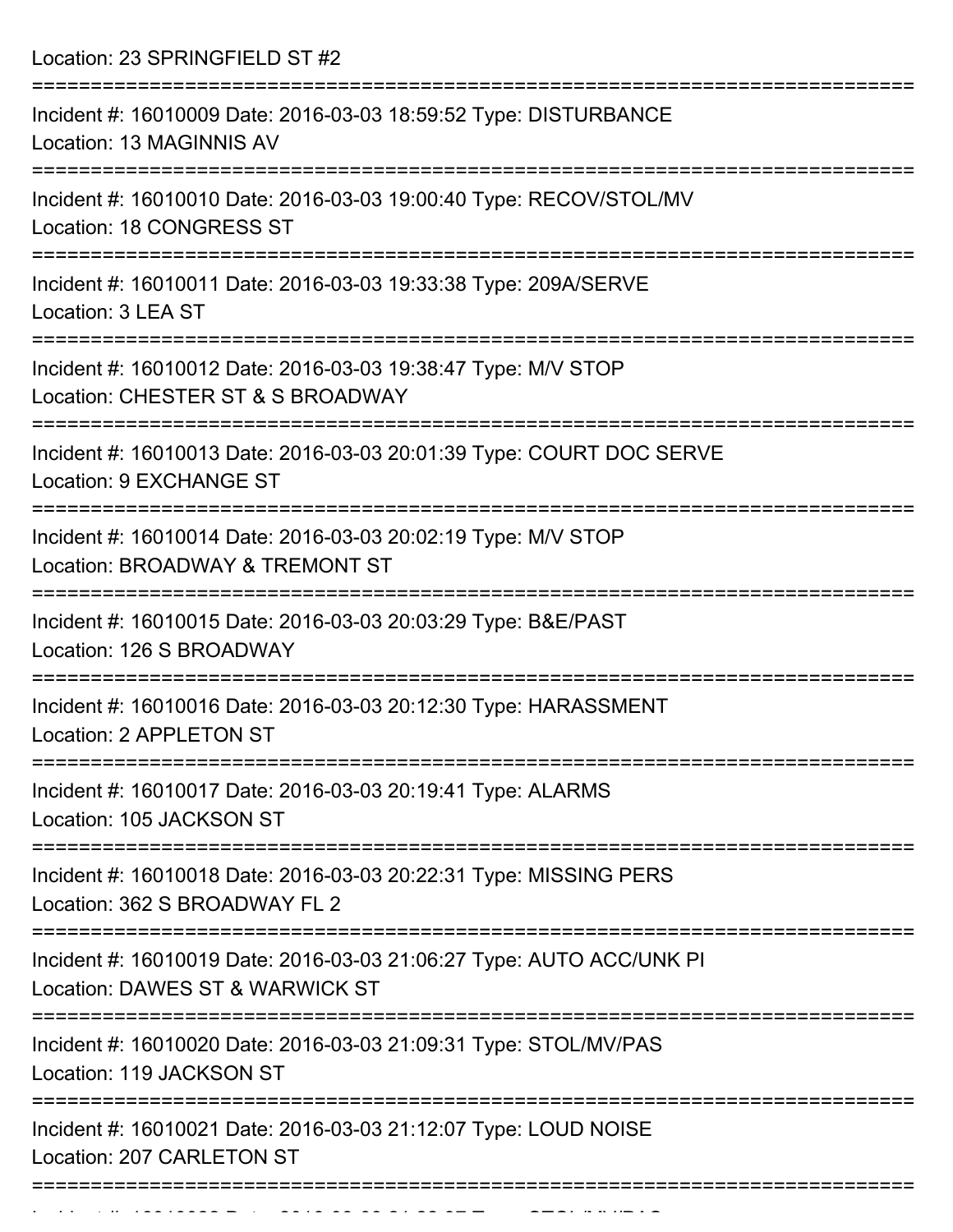Location: 147 LAWRENCE ST

| Incident #: 16010023 Date: 2016-03-03 21:27:56 Type: B&E/PAST<br>Location: 77 S UNION ST #326         |
|-------------------------------------------------------------------------------------------------------|
| Incident #: 16010024 Date: 2016-03-03 21:36:01 Type: M/V STOP<br>Location: HOWARD ST & STORROW ST     |
| Incident #: 16010025 Date: 2016-03-03 21:47:31 Type: ALARMS<br>Location: 105 JACKSON ST               |
| Incident #: 16010026 Date: 2016-03-03 21:52:50 Type: MEDIC SUPPORT<br>Location: 940 ESSEX ST FL 1     |
| Incident #: 16010027 Date: 2016-03-03 21:54:27 Type: ALARMS<br>Location: 75 NEWTON ST                 |
| Incident #: 16010028 Date: 2016-03-03 22:17:26 Type: M/V STOP<br>Location: FALLS BRIDGE / null        |
| Incident #: 16010029 Date: 2016-03-03 22:37:59 Type: SUS PERS/MV<br>Location: BOWDOIN ST & CLIFTON ST |
| Incident #: 16010032 Date: 2016-03-03 22:50:33 Type: SUS PERS/MV<br>Location: 196 E HAVERHILL ST      |
| Incident #: 16010030 Date: 2016-03-03 22:52:22 Type: ALARMS<br>Location: 105 JACKSON ST               |
| Incident #: 16010031 Date: 2016-03-03 22:53:14 Type: SUS PERS/MV<br>Location: 196 E HAVERHILL ST      |
| Incident #: 16010033 Date: 2016-03-03 23:07:08 Type: LARCENY/PAST<br>Location: APPLETON ST & ESSEX ST |
| Incident #: 16010035 Date: 2016-03-03 23:24:46 Type: B&E/PROG<br>Location: 113 LOWELL ST #2B          |
| Incident #: 16010034 Date: 2016-03-03 23:25:12 Type: TENANT PROB<br>Location: 19 WINTER ST            |
|                                                                                                       |